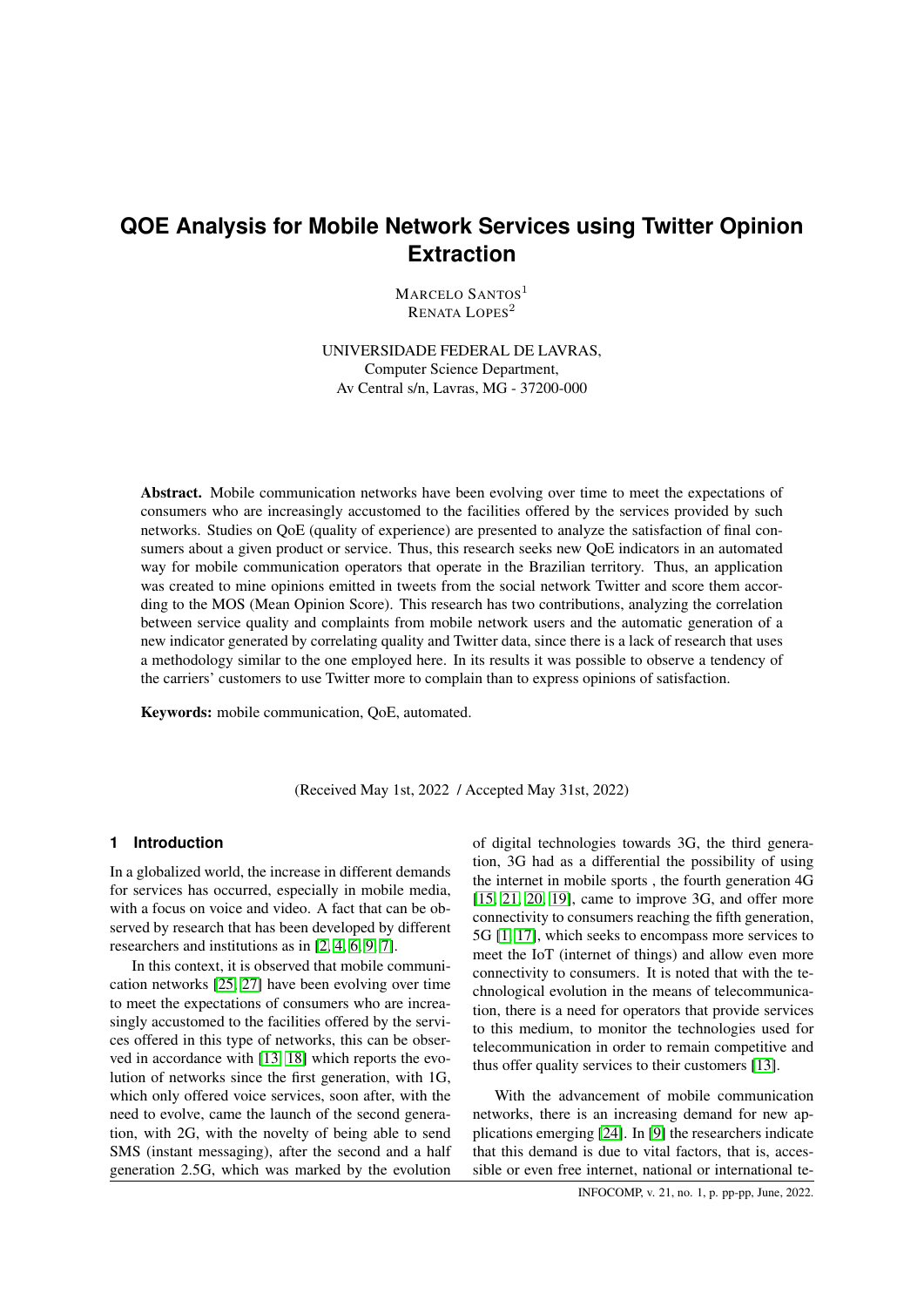lephony, availability of the internet as a means of voice transmission, rapid increase in the use of portable and smart devices, thus characterizing the subsequent market growth.

Thus, it is observed that studies have been carried out with the objective of contributing with solutions that help operators to improve mobile communication networks in terms of QoS (*Quality of Service*) and with the analysis of QoE ( *Quality of Experience*).According to [\[7\]](#page-7-4), QoS âaims to measure and guarantee the delivery of certain network parametersâ, whereas QoE âmeasures the degree of user satisfaction with a particular provider, whether this is content, internet, service or equipmentâ. In [\[13\]](#page-8-2) points to the fact that telecommunication operators seek ways to understand the quality of the experience lived by their customers.

In this context, this research aims to propose a quality indicator from the perspective of the end user of Mobile Services in Brazil, thus applying the QoE. To reach this indicator, an application was developed with the purpose of reading opinions collected via social networks [\[12,](#page-7-6) [22,](#page-8-10) [23\]](#page-8-11). The opinions collected are tabulated in accordance with the score of the MOS table (*Mean Opinion Score*) that uses the score metrics from one (1) to five (5) that infers the subjective experience of the user, being widely used in modeling quality [\[28\]](#page-8-12).

Thus, it is believed that this research contributes to the demand for mobile services, especially the more traditional one, which has generated an evolution in the market since its arrival the voice, and that generated the need to always evolve and meet the expectations of different consumers. The survey analyzes the satisfaction of the various users and helps to maintain an acceptable and updated QoE indicator to assist both providers and consumers. To this end, this research investigates the automatic opinions coming from social networks, since there is a lack of work with this methodology.

The main contribution of this work is analyze the correlation between voice quality and complaints from users of telecom services extracted from social networks.

## **2 Theoretical Revision**

This chapter addresses topics related to the research field of this article on Mobile Networks in Brazil, and QoE - Quality of Experience.

## **2.1 Mobile Networks**

Mobile networks are performed by cellular networks have communication through radio frequency communication networks, thus allowing continuous mobility

through many cells [\[18\]](#page-8-3).

There are different technologies used for mobile network communication. The technologies used in mobile networks mark the so-called generations through which it is possible to observe the evolution of telecommunications. So the technologies are:

- 1G used AMPS (*Advanced Mobile Phone System*) and FDMA (*Frequency Division Multiple Access*) technologies for analogue frequency conversion. It has succeeded in allowing you to make phone calls away from home, on a wireless device, and on the go. 1G networks no longer operate. [\[18,](#page-8-3) [13\]](#page-8-2)
- 2G uses GSM (*Global System for Mobile Communications*), TDMA (*Time Division Multiple Access*) and CDMA (*Code Division Multiple Access*) technologies. Second generation cell phones have smaller sizes, are more accessible in terms of cost and will now allow the sending of SMS.[\[18,](#page-8-3) [13\]](#page-8-2)
- 3G uses UMTS (*Universal Mobile Telecommunications Service*) which represents an evolution of the GSM standard, with its implementation being able to even take advantage of the GSM structure. It is marked by the advent of the internet, which now integrates connectivity services to mobile devices along with the already traditional 2G Voice and SMS services.[\[18,](#page-8-3) [13\]](#page-8-2)
- 4G LTE networks (*Long Tem Evolution*) 4G transmission capacity, up to 1Gbps, allowing access to *streamig* and high-definition video games.[\[18,](#page-8-3) [13\]](#page-8-2)
- 5G an evolution of 4G with several expectations regarding the proposed services, mainly in the integration with the IoT (internet of things), still in an embryonic stage. [\[18,](#page-8-3) [13\]](#page-8-2)

It is noted when observing the evolution the constant search for improvement of the services provided. The research proposed here believes that QoE indicators can contribute to the growing process of this evolution.

### **2.2 Mobile Networks in Brazil**

Brazil has Mobile telephone networks (Personal Mobile Service - SMP) with 2G, 3G and 4G technologies, in addition to having recently auctioned 5G. [?]

In order to offer network services for mobile devices, a concession issued by the regulated body Anatel is required. Although operators need a concession, mobile telephony is a service provided under the private regime, and based on the constitutional principles of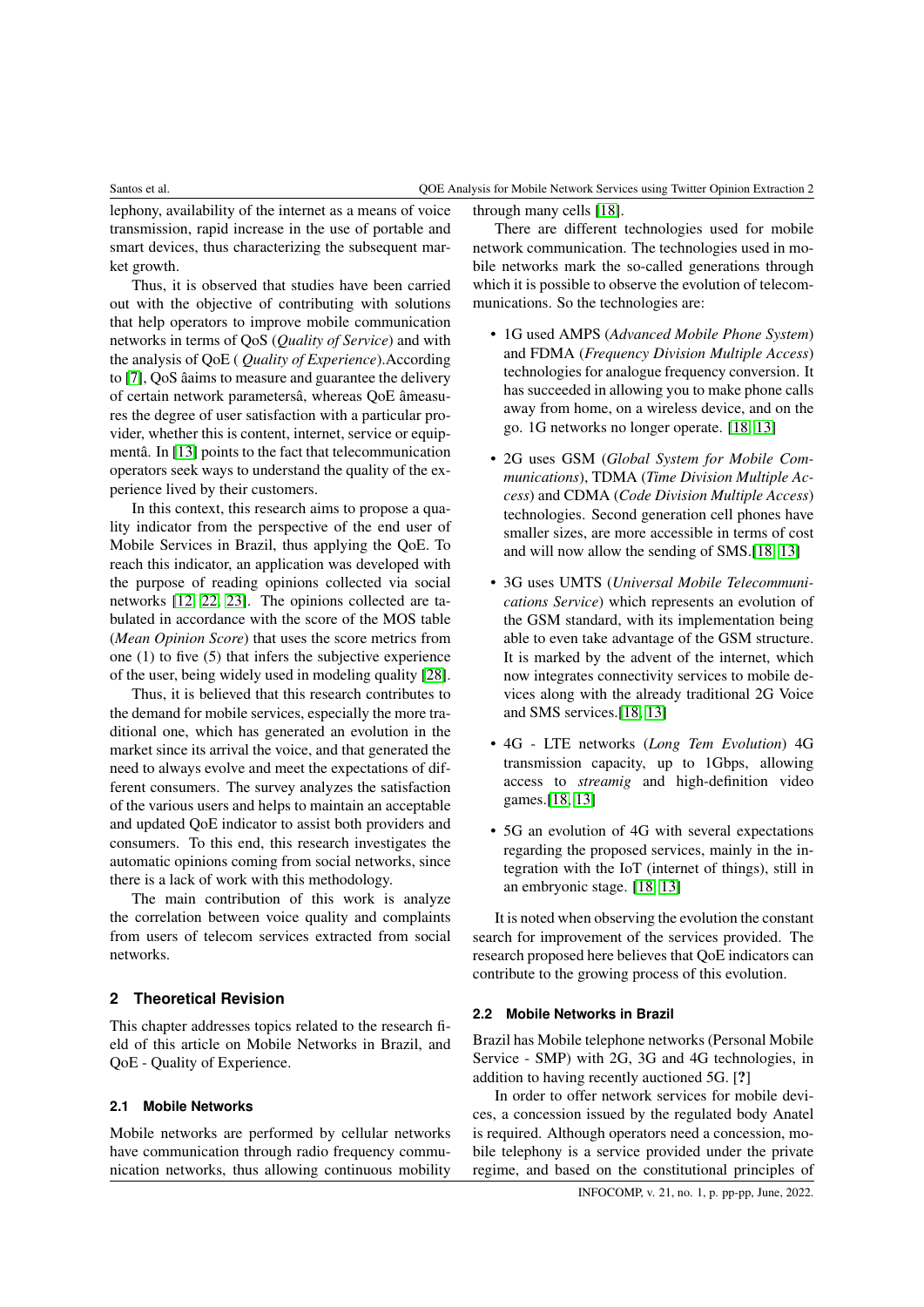economic activity, according to art. 126 of the General Telecommunications Law. Therefore, the offer of services by regions of Brazil depends on the commercial interest of the providers. The following graphs show the presence of technologies made available by operators operating in Brazil.

Quantidade de Municípios com 2G - Fevereiro de 2022



Figura 1: Presence of 2G Networks in Brazil.

Quantidade de Municípios com 3G - Fevereiro de 2022



Figura 2: Presence of 3G Networks in Brazil.



Figura 3: Presence of 4G Networks in Brazil.

The data in the chart above provided by [\[3\]](#page-7-7), shows the presence of the technologies used in the Brazilian market. Figure 1 is 2G, Figure 2 is 3G and Figure 3 is 4G.

## **2.3 Quality of User Experience**

The user' QoE (Quality of Experience) seeks to measure the degree of user satisfaction in relation to a particular provider or service, be it content, internet, equipment, among others. In telecommunications networks, the ITU-T study group (responsible for defining the standards for the sector) points to QoE as the degree of satisfaction or annoyance of the user of an application or service. [\[4,](#page-7-1) [5\]](#page-7-8). In [\[11\]](#page-7-9) it says that QoE evaluation and optimization encompasses modeling the quality of service, monitoring the actual performance of the service, as well as analyzing and improving the quality of service and the end-user experience.

The term QoE arose from the need to evolve QoS (quality of service) widely used to analyze the performance of network services. In [\[9\]](#page-7-3) it says that the definition of QoS is focused on the technical aspects of telecommunication services, while the definition of QoE is focused on the user. Also, QoE is inherently quite subjective and more realistic than QoS. QoS parameters such as throughput, end-to-end delay, jitter and packet loss rate do not successfully evaluate services as perceived by users, but there is always a correlation between QoE and QoS issues.[\[9\]](#page-7-3)

Thus, this research believes that keeping QoE indicators updated helps both consumers in relation to the product or service they use and suppliers to provide services that satisfy their consumers.

The MOS (*Mean Opinion Score*) is standardized by the ITU-T telecommunication network study group and uses the ITU-T P.800 recommendations through a 5 value scalar as shown in table 1. if a subjective evaluation method that seeks to reflect the quality perceived by the user and measure the QoE.[\[28\]](#page-8-12)

Tabela 1: Mean Opinion Score (MOS)

| Level (MOS) | <b>Perceived Quality</b> |
|-------------|--------------------------|
| 5           | Excelent                 |
|             | Good                     |
| 3           | Regular                  |
| 2           | <b>Bad</b>               |
|             | Very Bad                 |

### ITU-T P.800

In [\[10\]](#page-7-10), it indicates that the QoE can be evaluated by the user's perception and satisfaction in a subjective way. Therefore, users' opinions can be expressed by the average score of 5 opinion levels stipulated by the MOS. An example would be a MOS score of 5, indicating that an application or service can provide QoE at an "excellent"level to end users, which is to say that the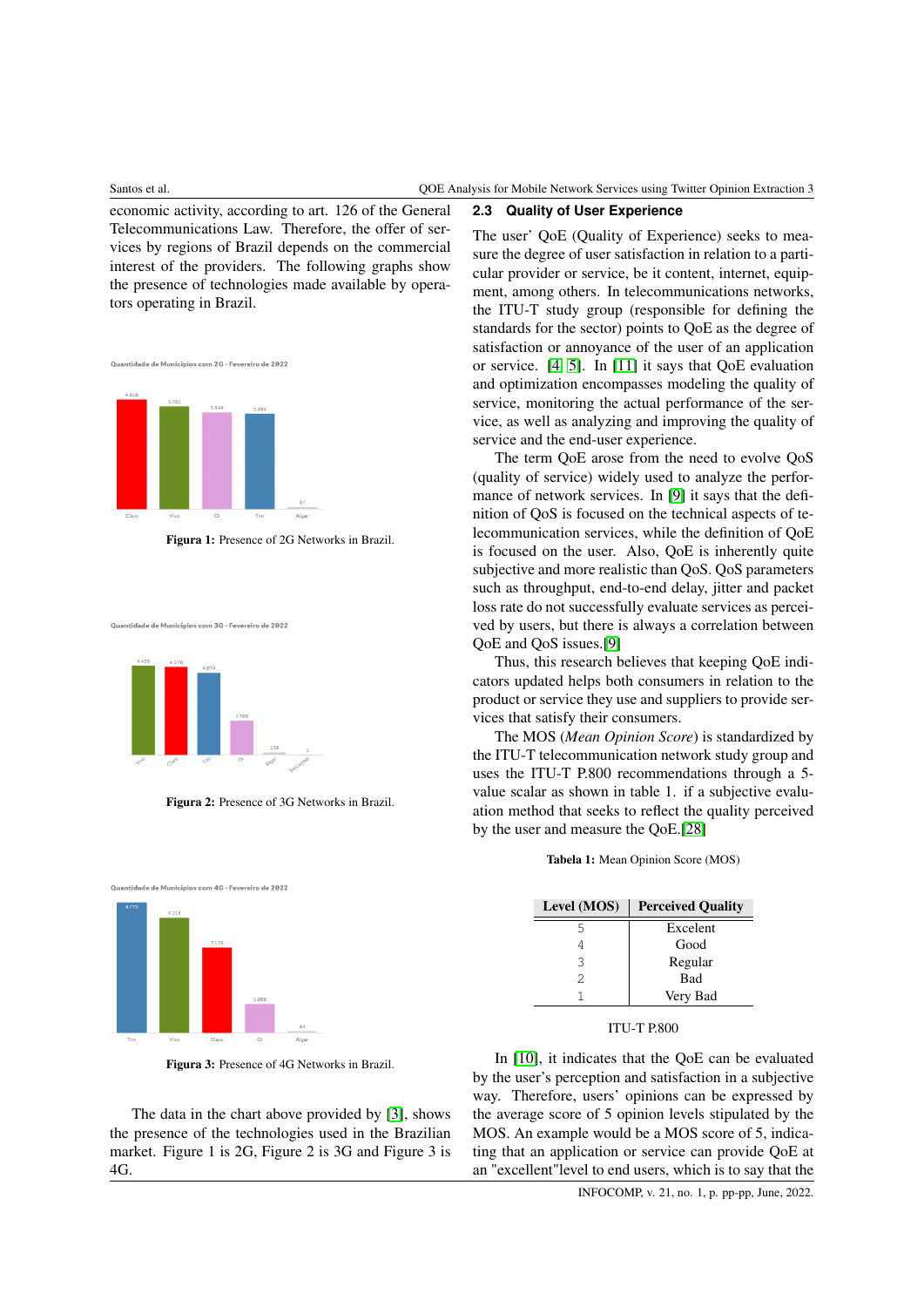application or service's deficiencies remain at an "unnoticeable"level.

This research will use the MOS score to tabulate the opinions collected via the social networks Twitter.

## **2.4 Related Works**

Research that addresses QoE has been widely published with metrics and measurements that mainly collaborate in services provided via Telecommunications networks.

In [\[5\]](#page-7-8) we sought to investigate the problem of resource allocation in multi-carrier multi-cell nonorthogonal multiple access networks (MC-NOMA), in subchannel assignment and in power allocation. The results presented by them indicate that the proposed NOMA networks are capable of outperforming the conventional orthogonal multiple access networks in terms of QoE and the proposed algorithms for MOS sum maximization can achieve a significant equity improvement in relation to the rate maximization scheme. of sum.

In [\[2\]](#page-7-0) we sought to analyze the QoE in online video transmission applying the ITU-T P.1203 recommendations. In their results, the researchers pointed out that the DASH protocol presented higher levels of QoE (MOS) compared to the RTMP. Another point analyzed was the performance of the system with the considered resolutions (480p and 720p), in general the MOS estimate was higher for the 480p resolution compared to the one obtained for 720p. Thus, the researchers believe that the implementation proposed by them made it possible to obtain an objective estimate of QoE in an economical and low-complexity way.

In [\[29\]](#page-8-13) an analytical framework was proposed combining stochastic geometry and queuing theory to evaluate the relationship between perplexed spatiotemporal traffic and network performance when mobility is considered. in wireless networks can be beneficial to reduce delay and improve QoE. The researchers believe their research provides a useful reference for the design of wireless networks when the spatio-temporal fluctuation of mobile traffic is considered.

In [\[4\]](#page-7-1) it was proposed to carry out an evaluation for the performance of a new user-centric network and service management for future mobile networks. In their results, the researchers pointed out that the analysis showed that the adoption of management policies guided by QoE that recognize the network harms and changes the path where traffic flows is fundamental to maintain the quality of services above an acceptable limit, and that a Precise choice of design parameters at both the application layer and the network layer is critical to achieving QoE levels over time.

In [\[6\]](#page-7-2) it was proposed to evaluate the VoIP quality of the G.729 codec. To achieve their goals the researchers improved the objective measurement tool called the simplified E-Model using the MOS model of subjective prediction. In their results the researchers pointed out that the modification of the simplified E-Model model made by them showed to be 58 percent better compared to the E-Model without the change, thus reducing errors.

In [\[10\]](#page-7-10) an investigation was carried out in order to find out how QoS influences QoE and to evaluate QoE in VoIP communication. The researchers indicate that the research developed by them has helped improve the assessment of VoIP QoE using network performance parameter, explains how IP network environments can affect the quality and reliability of VoIP traffic, and calculates typical network performance requirements. for a VoIP application to run at the desired QoE level.

As mentioned in the introduction of this research, it was observed that there is a scarcity of researches that seek the evaluation in a subjective and automatic way, which is a point to which this research should collaborate, since the search for new QoE indicators for voice services will use the method of automatic collection of opinions in Social Networks.

## **3 Methodology**

This section presents the tools that will be used in the process of collecting opinions from Social Networks, tabulating and scoring opinions.

### **3.1 Programming Languages and Tools**

This research used the Python programming language to create an application for mining tweets from the social network Twitter. According to [\[14\]](#page-8-14) since the emergence of this language it has become a de facto standard for exploratory, interactive and computation-based scientific research. Some characteristics of the Python language are that it is a high-level object-oriented language, with dynamic and strong typing, interpretive and interactive, it has a clear syntax that favors the development of source code besides being open source with a GPL (General Public License) compatible license.

The collection of opinions for this research will be via API (*Application Programming Interface*) or in Portuguese "Application Programming Interface". API is a set of programming routines and standards for accessing a software application and was based on web development platforms.

APIs are usually provided by companies that intend to allow different software to interact with their applica-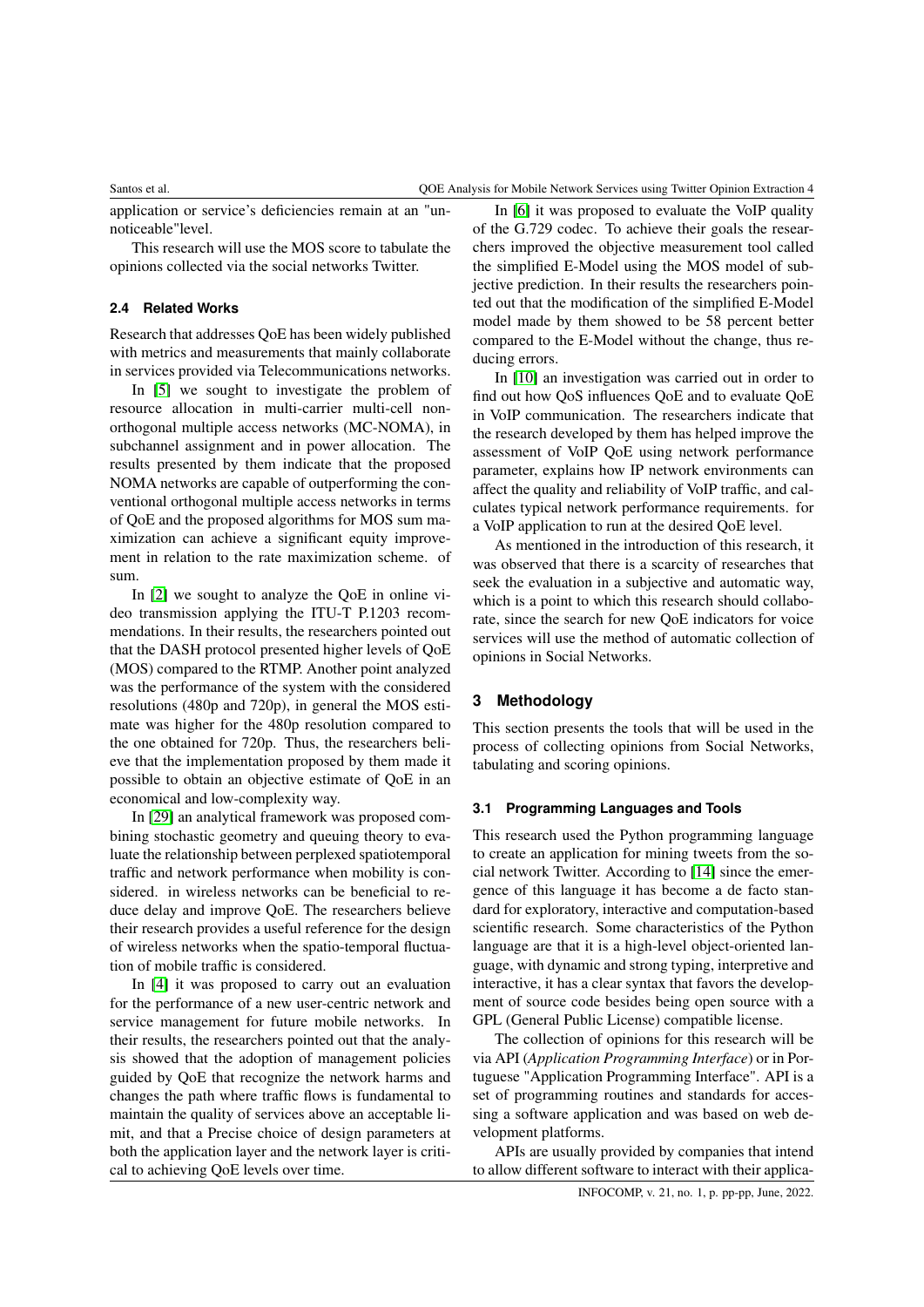### Santos et al. QOE Analysis for Mobile Network Services using Twitter Opinion Extraction 5

tion. Twitter allows the mining of tweets available via API.

According to [\[26\]](#page-8-15) the Twitter API allows programmatic retrieval and analysis of Twitter data, made available to developers and academic researchers. The Twitter API is in the Twitter V2 version and to access the Twitter API it is necessary to create an account where it is indicated for what reasons the API will be used.



.<br>tidade Total de Municípios Atendidos - Fevereiro de 2022

Figura 4: Operators of Cell Networks in Brazil.

## **3.2 Expression Search**

The automatic text analysis employed in this research, used NLP natural language processing summarization processes, to search for frequent expressions in the mined tweets. In [\[8\]](#page-7-11) states that NLP, allows the development of computational models for performing tasks that rely on information expressed in a natural language. NLP employs computational techniques with various aspects of human communication, such as sounds, words, sentences and speech, considering formats and references, structures and meanings, contexts and uses.

The libraries 're' regular expressions and 'nltk' Natural Language Toolkit made available for Python, were used in the process for textual analysis employed. In [\[16\]](#page-8-16) it says that the 're' library allows the analysis of sets of strings that correspond to it; thus the functions that this module makes available allow checking whether a given string corresponds to a given regular expression or whether a given regular expression corresponds to a given string. The library 'nltk' has several tools for the NLP process, such as tokenization, which transforms elements of your text into tokens, i.e. strings within a list, thus facilitating textual analysis.

### **3.3 Tabulation Process**

This article was based on the presence of operators present in Brazil for the evaluation and sought the QoE of the 4 main operators, namely Tim, Vivo, Claro and OI. The following chart provided by [\[3\]](#page-7-7) shows the presence of operators in Brazilian territory.

For the data analysis it was necessary to take as a starting point some criteria, especially in the opinion classification process, because it was not found a specific library that has weight values equivalent to the MOS score. Thus, a vector was created with words that can express opinions and receive weights equivalent to the MOS score.

To obtain the words used, the NLP natural language text summarization technique was employed. The following are the steps for defining expressions:

- Extraction of a batch of tweets with operator sear-
- ches (Tim, Vivo, Claro e Oi)
- Generating a word cloud by cleaning up quotes and special characters.
- Contabiliza $\tilde{A} \tilde{S} \tilde{A}$ £o de frequ $\tilde{A}^a$ ncia de palavras.

After these steps, some terms were selected to compose the vector of expressions that were used in the scoring of opinions. The terms chosen were based on the fact that they are "objective predicatives", which in the Portuguese language are used to qualify, classify, or express a state of the object nucleus in a sentence. The terms and punctuation are shown in Table 2. The process is illustrated in Figure 5:



 $\overline{\phantom{a}}$ 

Figura 5: Searches for the most common terms used in tweets

Figure 5 shows the process for searching the terms that will compose the vector.

Tabela 2: Relation of MOS and words representing emotions.

| <b>Level (MOS)</b> | <b>Ouality</b> | Words representing emotions        |
|--------------------|----------------|------------------------------------|
| 5                  | Excellent      | best, taste                        |
| 4                  | Good           | good, satisfied.                   |
| 3                  | Regular        | working.                           |
| $\mathcal{D}$      | Bad            | no signal, failing, problem.       |
|                    | Terrible       | I hate it, barter, worst, swearing |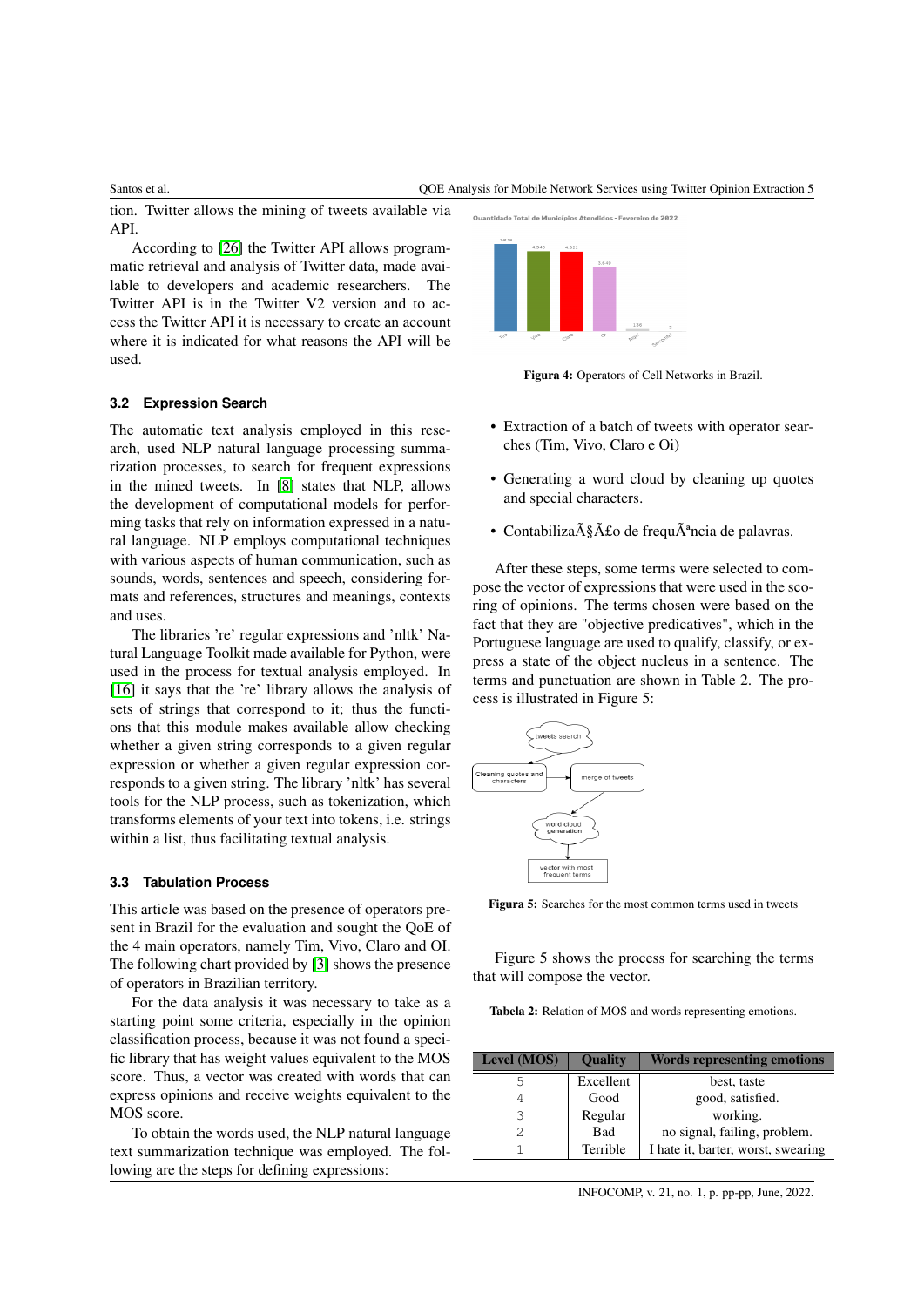Table 2 presents the terms that will compose the vector used in the classification and qualification of the tweets. Three more terms were inserted in the vector, which are not shown in Table 2 because they are lowlevel words.

After these steps to define the terms, new searches for tweets were made, but different from the first search, this one looked for tweets by specific operators and for each operator a file with extension (.csv) was generated. Then a table was created in a database for each operator searched. Then the files were imported into these tables.

For the generation of the score the regular expression analysis was used. Thus, a function was created that receives a term from the created vector and runs through the tables in a repetition loop and returns the quantity of records with that term. The following steps show the execution:

- Extraction of tweets with carrier search (Tim, Vivo, Claro e Oi)
- Import tweets specifically into a table corresponding to the operator.
- Recursion accounting of the terms specified in the vector.
- Total Point Count (Multiplication of recurrence X equivalent MOS score).
- QoE indicator (Total points sum divided X frequency sum)



Figura 6: Process for MOS scoring

Figure 6 shows the process executed in the search for new QoE indicators for operators that operate in the Brazilian territory. The first step was to search for tweets, the second step was to store them in specific tables and then analyze the tweets in an automated way using as criteria the search for terms with the characteristic of being objective predicatives in a tweet.

## **4 Results**

Tables 3, 4, 5, and 6 show the values obtained in the calculation of QoE indicators per operator. The "Expressions"field are the terms searched in the definition of the predicate of the object of the opinion issued in the tweet, the "Recurrence Qty"field is the number of records found per term, the MOS field brings the score equivalent to the term and the "T Points"field presents the total points obtained per term. At the end of each table is presented in "Totals"the sum of recurrence and the sum of total points used in the definition of QoE indicators appertaining to the table.

Tabela 3: Values calculated for TIM Company about the analyzed tweets.

| <b>Expressions</b> | <b>Recurrence Otd</b> | <b>MOS</b> | <b>T</b> Points |
|--------------------|-----------------------|------------|-----------------|
| best               | 75                    | 5          | 375             |
| taste              | 20                    | 5          | 100             |
| qood               | 53                    | 4          | 212             |
| satisfied          | 8                     | 4          | 32              |
| working            | 97                    | 3          | 291             |
| no signal          | 42                    | 2          | 84              |
| bad                | 44                    | 2          | 88              |
| falling            | 5                     | 2          | 10              |
| problem            | 104                   | 2          | 208             |
| hate               | 17                    |            | 17              |
| barter             | 32                    |            | 32              |
| worst              | 80                    |            | 80              |
| swearing           | 48                    |            | 48              |
| swearing           | 28                    |            | 28              |
| swearing           | 35                    | 1          | 35              |
| Total              | 688                   |            | 1640            |

Table 3 presents values for the operator Tim. It was analyzed 2645 tweets, cleaning the duplicates. Thus, it was sought the recurrence of each term defined in the vector and specified in table 2. In the table it is possible to observe that terms that were qualified with MOS equal to 2 and 3 obtained more recurrences.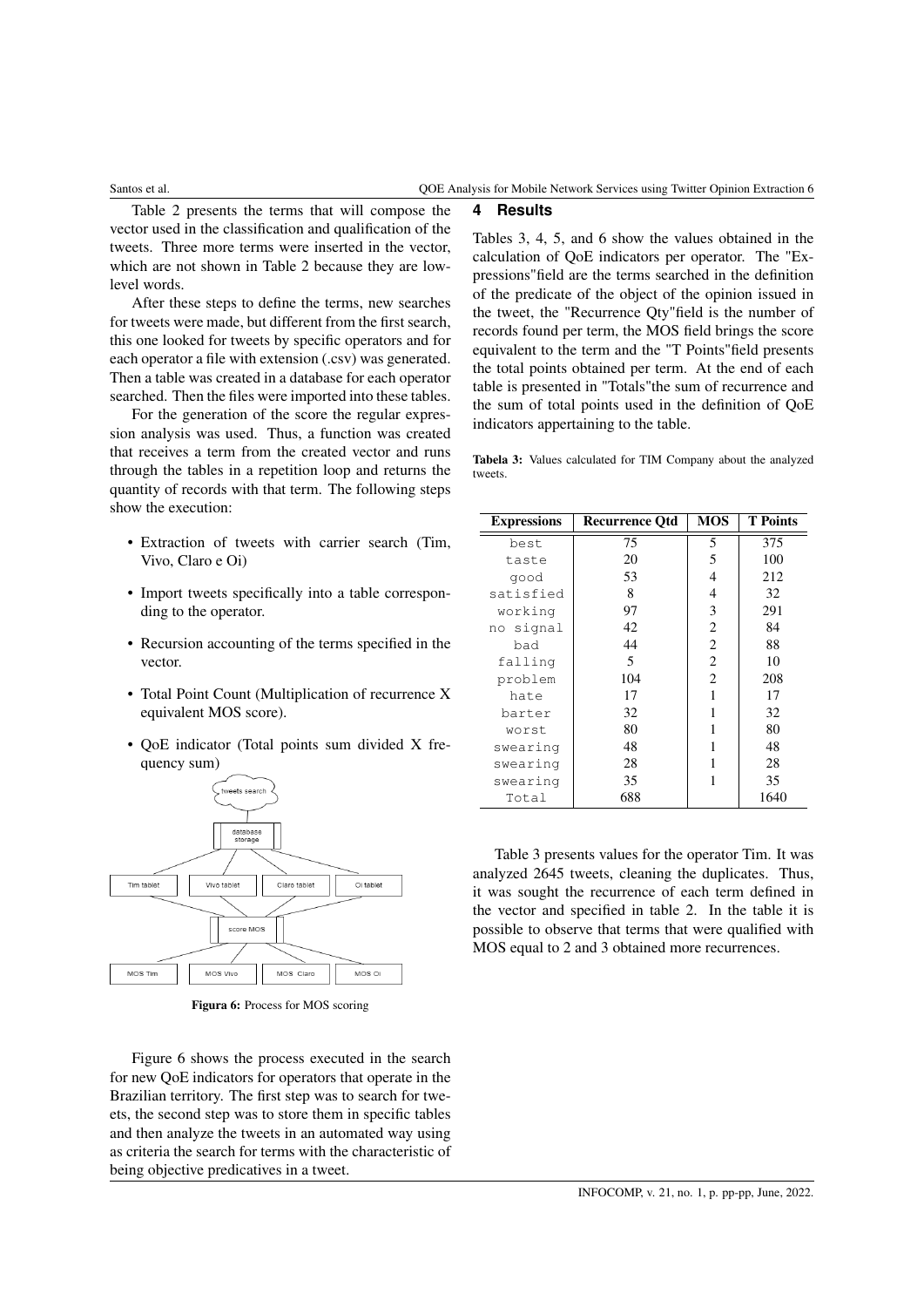Tabela 4: Values calculated for VIVO Company about the analyzed tweets.

| <b>Expressions</b> | <b>Recurrence Otd</b> | <b>MOS</b>     | <b>T</b> Points |
|--------------------|-----------------------|----------------|-----------------|
| best               | 114                   | 5              | 570             |
| taste              | 10                    | 5              | 50              |
| qood               | 65                    | 4              | 260             |
| satisfied          | 7                     | 4              | 28              |
| working            | 176                   | 3              | 528             |
| no signal          | 43                    | 2              | 86              |
| bad                | 60                    | $\overline{c}$ | 120             |
| falling            | 10                    | 2              | 20              |
| problem            | 233                   | 2              | 466             |
| hate               | 21                    | 1              | 21              |
| barter             | 31                    |                | 31              |
| worst              | 114                   |                | 114             |
| swearing           | 66                    |                | 66              |
| swearing           | 23                    |                | 23              |
| swearing           | 25                    | 1              | 25              |
| Total              | 998                   |                | 2408            |

Table 4 presents values calculated for the Vivo operator. It was analyzed 3564 tweets, cleaning the duplicates. Thus, in the same way as in table 3, the recurrence of each term defined in the vector and specified in table 2 was sought. In the table it is possible to observe that terms that were qualified with MOS equal to 3, 2 and 1 obtained more recurrence.

Tabela 5: Values calculated for Claro Company about the analyzed tweets.

| <b>Expressions</b> | <b>Recurrence Otd</b> | <b>MOS</b> | <b>T</b> Points |
|--------------------|-----------------------|------------|-----------------|
| best               | 38                    | 5          | 190             |
| taste              | 4                     | 5          | 20              |
| qood               | 59                    | 4          | 236             |
| satisfied          | 4                     | 4          | 16              |
| working            | 66                    | 3          | 192             |
| no signal          | 58                    | 2          | 116             |
| bad                | 71                    | 2          | 142             |
| falling            | 18                    | 2          | 36              |
| problem            | 264                   | 2          | 528             |
| hate               | 42                    |            | 42              |
| barter             | 36                    | 1          | 36              |
| worst              | 162                   |            | 162             |
| swearing           | 117                   |            | 117             |
| swearing           | 51                    |            | 51              |
| swearing           | 50                    | 1          | 50              |
| Total              | 1040                  |            | 1934            |

the same way as in tables 3 and 4, the recurrence of each term defined in the vector and specified in table 2 was sought. In the table it is possible to observe that terms that were qualified with MOS equal to 2 and 1 obtained more recurrence.

Tabela 6: Values calculated for OI Company about the analyzed tweets..

| <b>Expressions</b> | <b>Recurrence Otd</b> | <b>MOS</b> | <b>T</b> Points |
|--------------------|-----------------------|------------|-----------------|
| best               | 20                    | 5          | 100             |
| taste              | 0                     | 5          | 0               |
| qood               | 28                    | 4          | 112             |
| satisfied          |                       | 4          | 4               |
| working            | 2                     | 3          | 6               |
| signal<br>no       | 5                     | 2          | 10              |
| bad                | 13                    | 2          | 26              |
| falling            | 0                     | 2          | 0               |
| problem            | 39                    | 2          | 78              |
| hate               | 9                     |            | 9               |
| barter             | 4                     |            | 4               |
| worst              | 25                    |            | 25              |
| swearing           | 19                    |            | 19              |
| swearing           | 8                     |            | 8               |
| swearing           | 4                     |            | 4               |
| Totl               | 177                   |            | 405             |

Table 6 presents values calculated for operator Oi. It was analyzed 1765 tweets, cleaning the duplicates. Thus, in the same way as in tables 3, 4 and 5, the recurrence of each term defined in the vector and specified in table 2 was sought. In the table it is possible to observe that some terms had zero score, this occurred because the search takes as a starting point the terms indicated in the vector, the terms qualified with MOS equal to 2 obtained more recurrence presented to be a trend if compared to previous tables.

The tables were prepared following the sequence seen in figure 4 that presents the presence of operators in the Brazilian territory.

The QoE indicators presented in table 7 were obtained by dividing total points by total recurrence.

## Tabela 7: QoE indicators

| <b>Operators</b> | <b>OoE</b> indicator |
|------------------|----------------------|
| Tim              | 2.38                 |
| Vivo             | 2.41                 |
| Claro            | 1.85                 |
| Ωi               | 2.288                |

Table 5 presents values calculated for Claro. It was analyzed 3854 tweets, cleaning the duplicates. Thus, in

The indicators shown in table 7 show that there is INFOCOMP, v. 21, no. 1, p. pp-pp, June, 2022.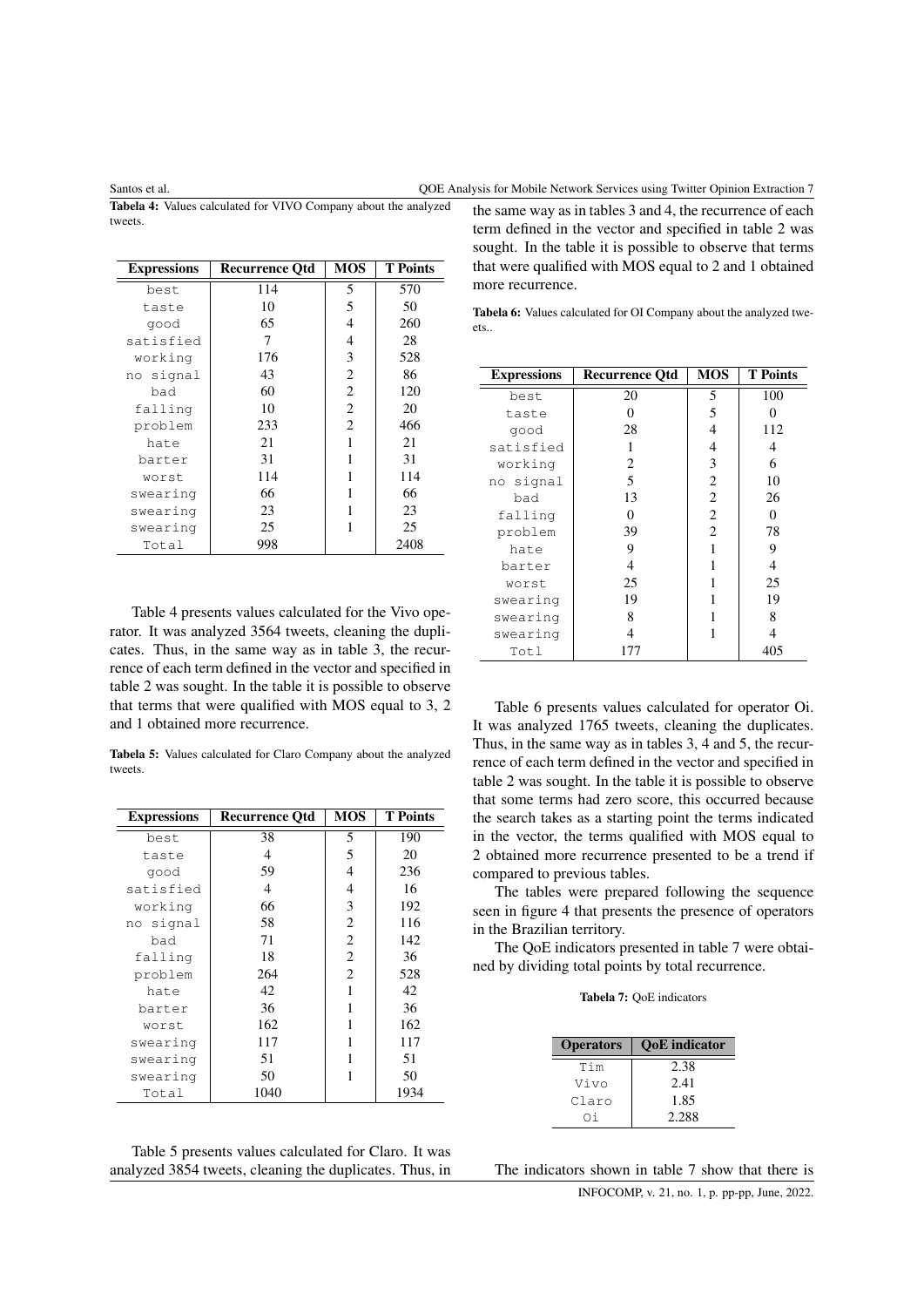## Santos et al. QOE Analysis for Mobile Network Services using Twitter Opinion Extraction 8

not a big difference between operators, since most of them scored between 2 and 2.5 on the MOS scale.

The measurements allowed us to observe the opinions expressed by mobile network customers. Thus, it is observed that customers use Twitter mainly to make complaints, thus generating low indicators.

The research proposed here believes that the indicators can contribute to operators in improving their services and to customers in choosing the operator be their customer.

But it is still necessary to evolve the methods used here, because, as already mentioned in the introduction of this research it was observed the scarcity of research that uses analogous methods used to generate QoE in an automated way, which is one of the difficulties encountered in the development of this research. Another necessary point for the evolution of this method is the need for a library that scores the expressions with weights that reference the MOS score.

## **5 Conclusions**

The generation of QoE indicators aims at the satisfaction of consumers about a service or product. In this context, this research sought new QoE indicators, generated automatically and with the analysis of the opinions coming from Twitter, in relation to mobile service providers that operate in Brazil. The results show a tendency of the carriers' customers to use Twitter more to complain than to express opinions of satisfaction.

It was observed a scarcity of research that uses methodology analogous to that employed in this research, thus it is believed in the need of evolution for new future work such as the creation of library that uses weights equivalent to the MOS score for the extracted terms and the comparison of analysis by natural language NLP expressions. In this context this research believes that it can contribute to further research.

## <span id="page-7-5"></span>**Referências**

- [1] Ayub, M. S., Adasme, P., Melgarejo, D. C., Rosa, R. L., and Rodríguez, D. Z. Intelligent hello dissemination model for fanet routing protocols. *IEEE Access*, 10:46513–46525, 2022.
- <span id="page-7-0"></span>[2] Bermudez, H.-F., Martinez-Caro, J.-M., Sanchez-Iborra, R., Arciniegas, J. L., and Cano, M.-D. Live video-streaming evaluation using the itu-t p. 1203 qoe model in lte networks. *Computer Networks*, 165:106967, 2019.
- <span id="page-7-7"></span>[3] Brasil, Brasil. *Agência Nacional de TelecomunicaA§Aµes*, 2022.
- <span id="page-7-1"></span>[4] Ciambrone, D., Tennina, S., Boschi, M., Tsolkas, D., and Pomante, L. Assessing qoe-driven management policies for voip and video streaming service provisioning. pages 1–6, 2018.
- <span id="page-7-8"></span>[5] Cui, J., Liu, Y., Ding, Z., Fan, P., and Nallanathan, A. Qoe-based resource allocation for multi-cell noma networks. *IEEE Transactions on Wireless Communications*, 17(9):6160–6176, 2018.
- <span id="page-7-2"></span>[6] Daengsi, T. and Wuttidittachotti, P. Qoe modeling for voice over ip: Simplified e-model enhancement utilizing the subjective mos prediction model: A case of g. 729 and thai users. *Journal of Network and Systems Management*, 27(4):837– 859, 2019.
- <span id="page-7-4"></span>[7] de Sousa Gouveia, D. J., Rosa, R. L., and Rodríguez, D. Z. Avaliação da qualidade da voz em serviços de comunicação usando deep learning. In *Anais do XXXVI Simpósio Brasileiro de Redes de Computadores e Sistemas Distribuídos*, pages 183–196. SBC, 2018.
- <span id="page-7-11"></span>[8] de Souza, O., Tabosa, H. R., de Oliveira, D. M., and de Souza Oliveira, M. H. Um método de sumarização automática de textos através de dados estatísticos e processamento de linguagem natural. *Informação & Sociedade: Estudos*, 27(3), 2017.
- <span id="page-7-3"></span>[9] Faghihi, E. and Behdadfar, M. Adaptive resource utilization and quality management in voip networks with quantitative relationship between qoe and qos using hmm. In *2020 International Conference on Information Networking (ICOIN)*, pages 493–498. IEEE, 2020.
- <span id="page-7-10"></span>[10] Hu, Z., Yan, H., Yan, T., Geng, H., and Liu, G. Evaluating qoe in voip networks with qos mapping and machine learning algorithms. *Neurocomputing*, 386:63–83, 2020.
- <span id="page-7-9"></span>[11] Laselva, D., Mattina, M., Kolding, T. E., Hui, J., Liu, L., and Weber, A. Advancements of qoe assessment and optimization in mobile networks in the machine era. In *2018 IEEE wireless communications and networking conference workshops (WCNCW)*, pages 101–106. IEEE, 2018.
- <span id="page-7-6"></span>[12] Lasmar, E. L., de Paula, F. O., Rosa, R. L., Abrahão, J. I., and Rodríguez, D. Z. Rsrs: Ridesharing recommendation system based on social networks to improve the userâs qoe. *IEEE Transactions on Intelligent Transportation Systems*, 20(12):4728–4740, 2019.